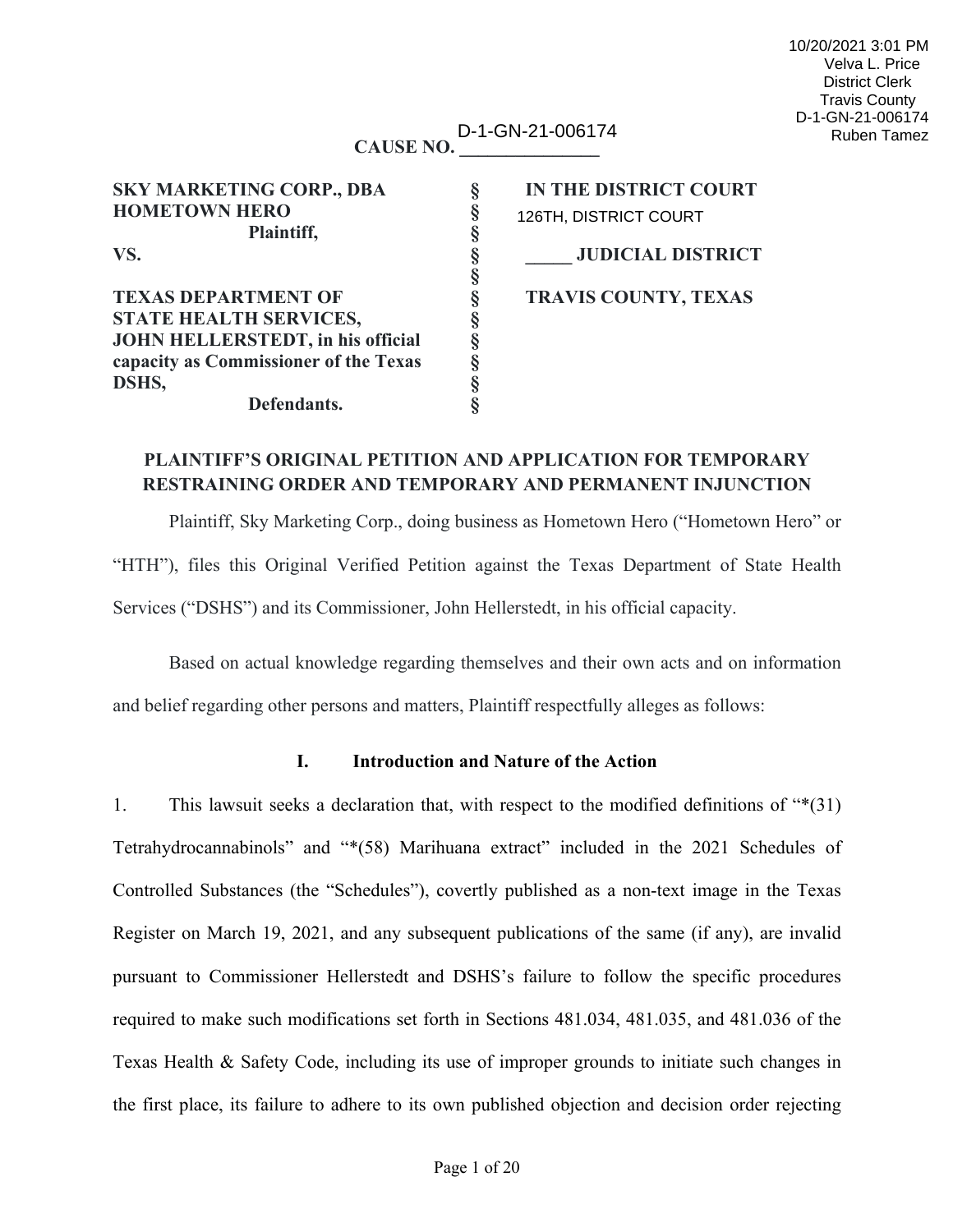modifications, its failure to properly notify the public of the secret modifications it actually made, and its failure to follow the law with respect to the procedure required for modifying the Schedules in the manner in which it did, including failure to hold a proper public hearing.

2. This lawsuit seeks to enjoin Defendants and any other state or local agency from any enforcement action against any business or individual in possession of any product or substance that meets the definition of "hemp" as defined by Sec. 121.001 of the Texas Agriculture Code, including any tetrahydrocannabinols ("THCs") in hemp, both of which were expressly removed from being "controlled substances" by the Texas Legislature in 2019.

# **II. Jurisdiction**

3. The damages sought in this suit are within the jurisdictional limits of the Court. As required by Rule 47, Texas Rules of Civil Procedure, Plaintiff states that Plaintiff seeks nonmonetary equitable relief only.

#### **III. Venue**

4. Venue is proper in this County as the acts giving rise to this suit occurred in whole or in part in Travis County.

#### **IV. Parties**

5. Sky Marketing Corporation, doing business as Hometown Hero, Plaintiff, is a Texas Corporation whose address is 11190 Circle Drive, Suite 440, Austin, Texas 78736.

6. Texas Department of State Health Services ("DSHS"), Defendant, is the state agency charged with and responsible for administering, executing, and enforcing the Texas Health and Safety Code. Texas DSHS shall be served through its general counsel, Barbara Klein, at 1100 W 49th Street, Mail Code 1919, Austin, Texas 78756-3101.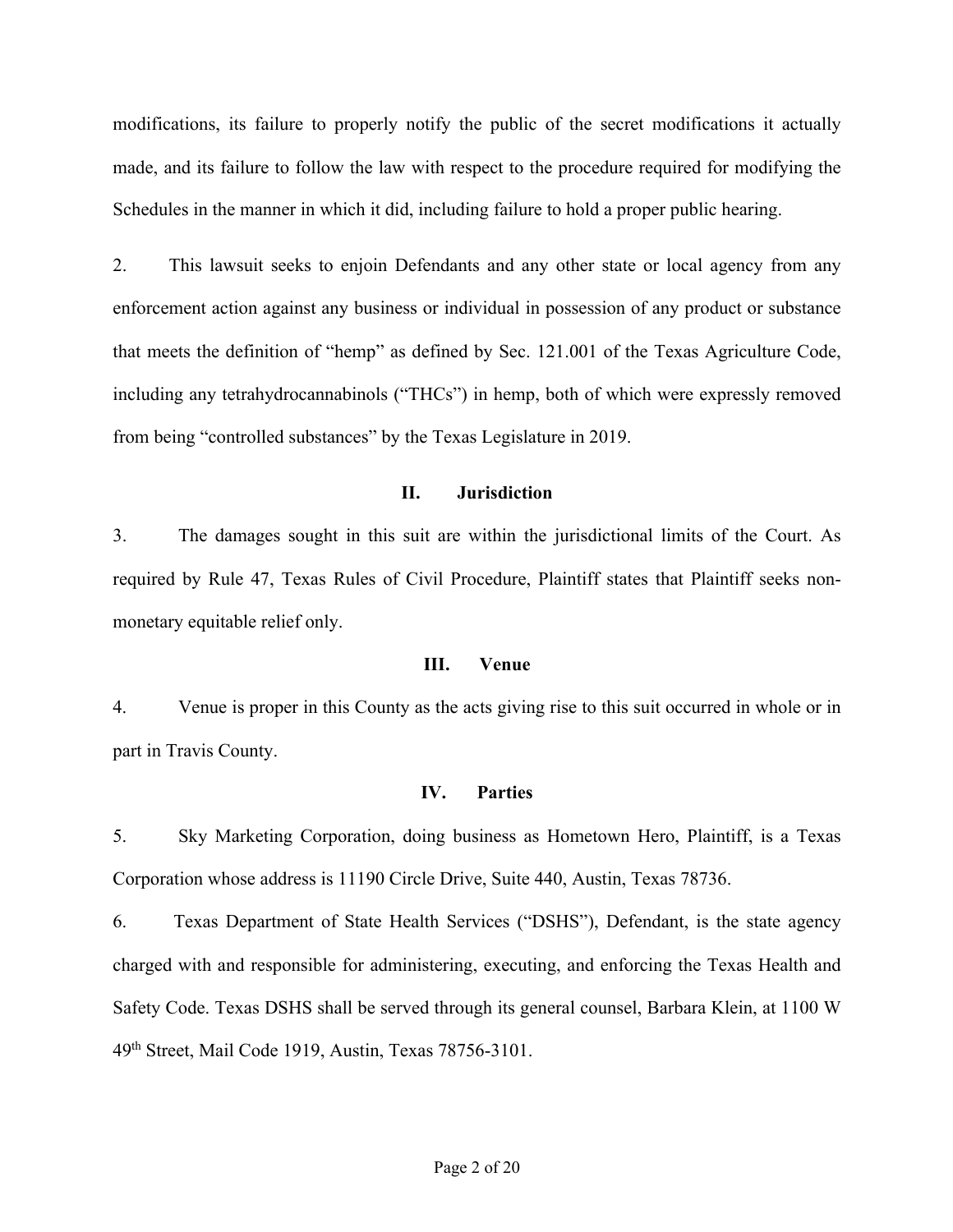7. Defendant John Hellerstedt is the Commissioner of Texas DSHS. He is being sued in his official capacity. He shall be served at 1100 W. 49<sup>th</sup> Street, Mail Code 1919, Austin, Texas 78756-3101.

8. The Attorney General of the State of Texas, Ken Paxton, shall be served at 209 W. 14<sup>th</sup> Street, Austin, Texas 78701. *See* Tex. Civ. Prac. & Rem. Code § 37.006.

### **V. Discovery Control Plan**

9. Under Texas Rule of Civil Procedure 190.4, Plaintiff intends to conduct discovery under Level 3 and affirmatively plead this suit is not governed by the expedited actions process under Rule 169 of the Texas Rules of Civil Procedure because Plaintiff seek non-monetary, injunctive relief.

#### **VI. Plaintiff's Property Interest**

10. Sky Marketing Corporation, doing business as Hometown Hero, is a Texas Corporation that is located in Travis County, Texas at 11190 Circle Drive, Suite 440, Austin, Texas 78736.

11. Plaintiff also contends that a protected property interests exists in the form of its right to be free from prosecution for what was formerly considered an entirely legal business venture.

#### **VI. Introductory Facts**

12. Hemp, or Cannabis sativa L., is a plant that has been used for thousands of years and is grown for both industrial and commercial purposes. The plant contains many cannabinoids (including various forms of THCs), terpenes and flavonoids, which are all naturally occurring chemicals in the plant, and several of which are found in a variety of other plants as well.

13. For more than 60 years, hemp was banned in the United States, but in 2014 Congress passed the 2014 Farm Bill which authorized the research of hemp, and under the 2018 Farm Bill, subsequently designated hemp as an ordinary agricultural commodity and removed hemp and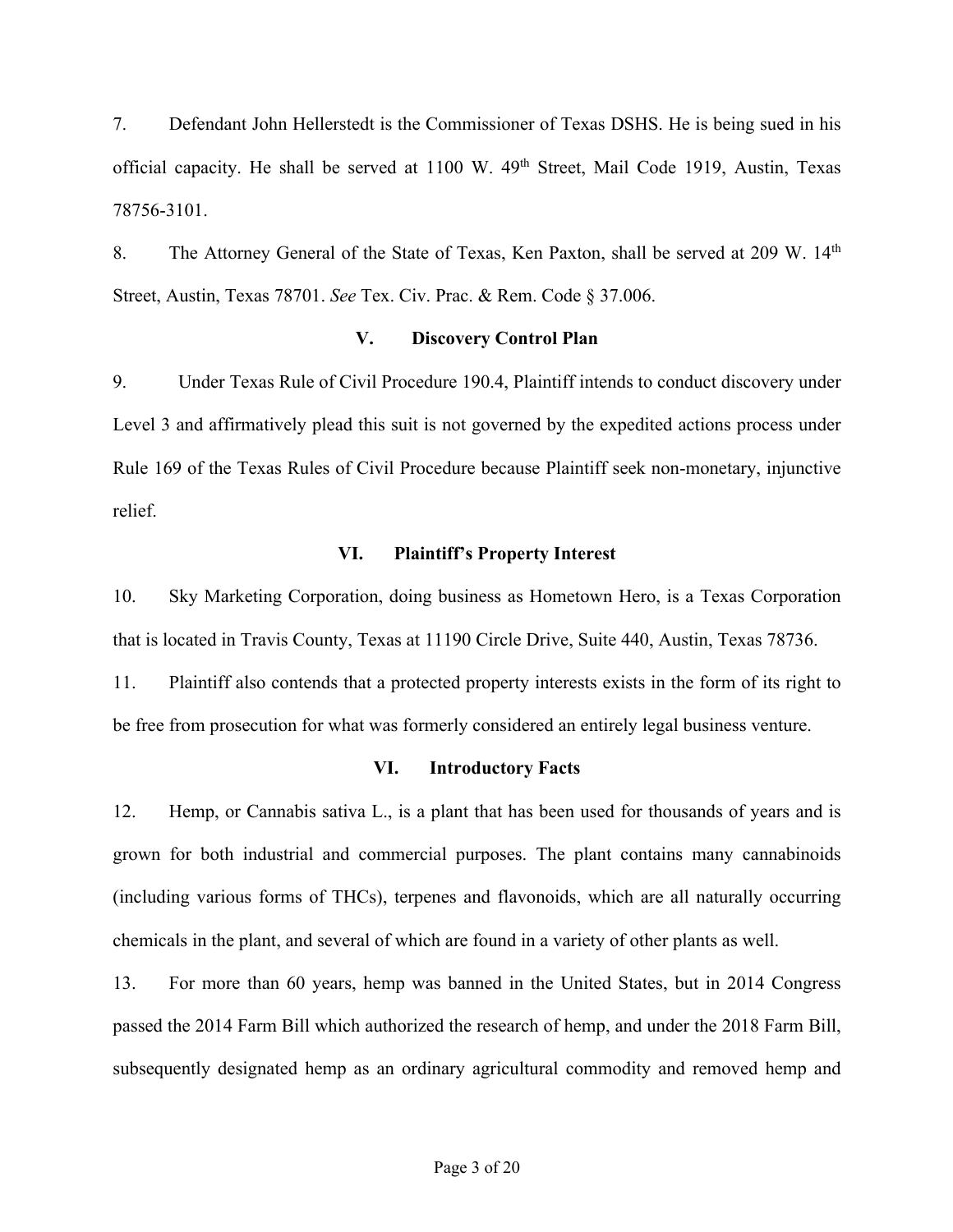tetrahydrocannabinols in hemp from control under the federal drug control laws, paving the way for the emergence of a new industry nationwide, providing farmers and businesses with vast opportunity to participate and access to countless new products for consumers.

14. To allow this market to flourish, Congress intentionally defined the term "hemp" broadly, allowing every part of the plant, including all of its derivatives, extracts and cannabinoids, growing or not, to be cultivated and processed into industrial and consumable products that would easily move through commerce, intrastate, interstate and even internationally.

15. The plant and every part of it, including processed products, are all deemed "hemp" under the law. The only limitation in the federal definition of hemp was that these plants and products may not exceed 0.3% delta-9 THC, a particular form of THC found in abundance in some species of *Cannabis sativa L*. It is important to note that no other forms of THC are associated with the definition of hemp, as the only form Congress limited was delta-9 THC. All other forms of THCs in hemp, including those in hemp products (which are also "hemp") were simultaneously removed from being deemed controlled substances.

16. Under the 2018 Farm Bill, Congress legalized hemp federally and delegated primary authority over its production to each state that elected to participate, granting extensive power to states to create and manage their local markets, create jobs, and generate revenue. The State of Texas quickly embraced this opportunity.

17. Months after the passage of the 2018 Farm Bill, DSHS accepted the removal of hemp and THCs in hemp from being controlled substances and modified the Schedules to mirror the federal action and removed hemp from the definitions of "marihuana" and "tetrahydrocannabinols."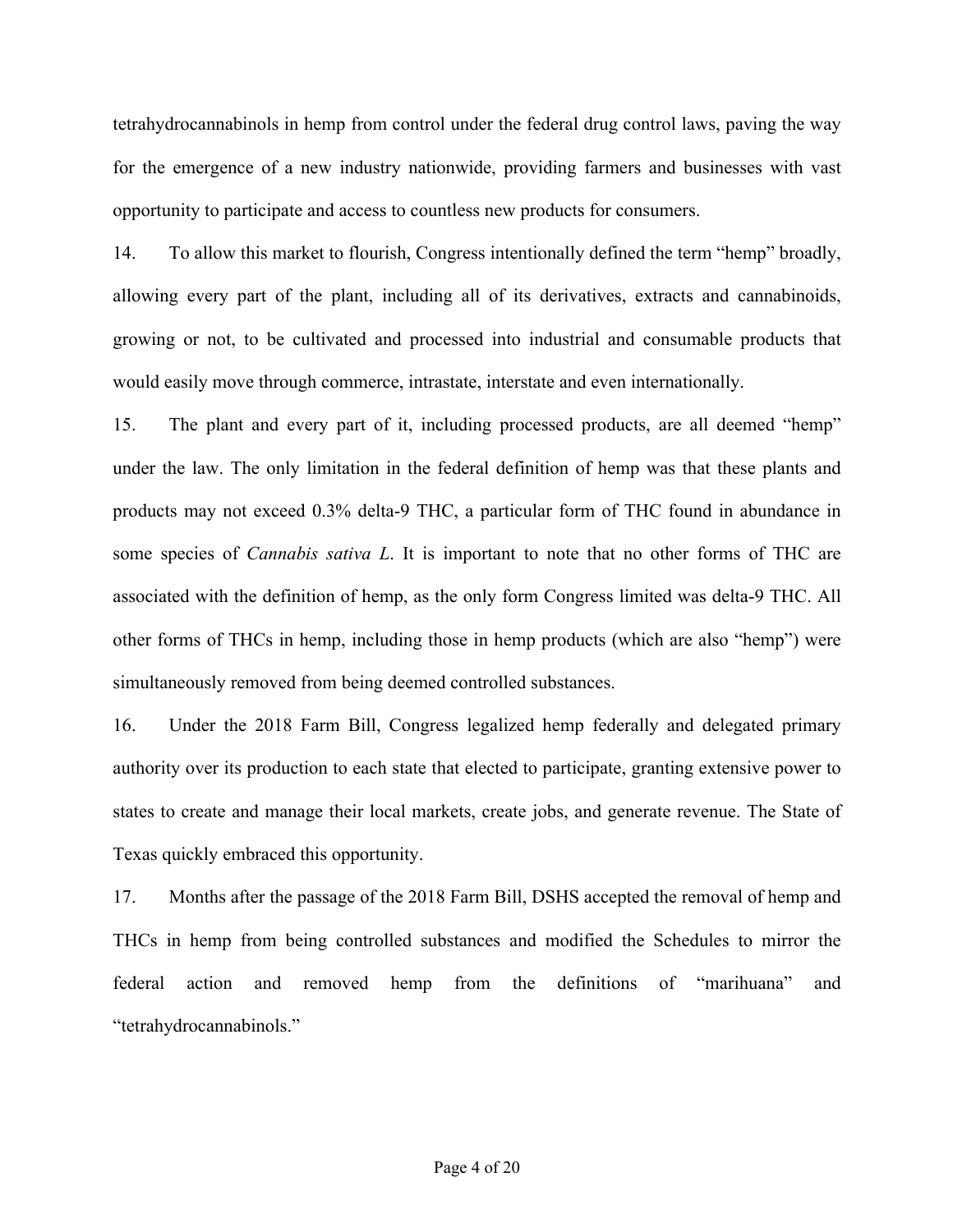18. Texas legislators took up more expansive action during the 86th Legislative Session, and on June 10, 2019, Governor Greg Abbott signed into law Texas House Bill 1325 ("H.B. 1325"). H.B. 1325 established a hemp program in Texas and delegated regulatory authority over consumable hemp products to DSHS. H.B. 1325 also formalized by law what DSHS did in the interim – it defined hemp in Texas the same as it was defined federally and removed hemp and THCs in hemp from the definition of "controlled substances" under the Texas Controlled Substances Act, Chapter 481 of the Texas Health & Safety Code.

19. H.B. 1325 directed the Texas Department of Agriculture ("TDA") to submit a hemp production plan (the "Texas Hemp Plan") to the United States Department of Agriculture ("USDA") for approval and required the Plan to comply with the 2018 Farm Bill as well as the hemp laws it created under Chapter 122 of the Agriculture Code and Chapter 443 of the Health & Safety Code. The Texas Hemp Plan received USDA approval in January 2020, and TDA adopted rules governing hemp production in March 2020 and began issuing producer licenses shortly thereafter. Newly licensed Texas farmers then immediately began planting their first hemp crops.

20. One provision of H.B. 1325, as codified under § 443.051 of the Texas Health & Safety Code, requires the executive commissioner of DSHS to adopt rules and procedures relating to consumable hemp products ("CHPs") that must be consistant with the USDA-approved Texas Hemp Plan and the 2018 Farm Bill. These rules were adopted by DSHS in August 2020.

21. As a result of the 2018 Farm Bill and the Texas Legislature's adoption of the new Congressional definitions pursuant to H.B. 1325, an entirely new market for these products emerged, and was able to quickly grow without issue, in Texas. Several thousand Texans have started hemp businesses all across the supply chain, from cultivation to sale, and all areas in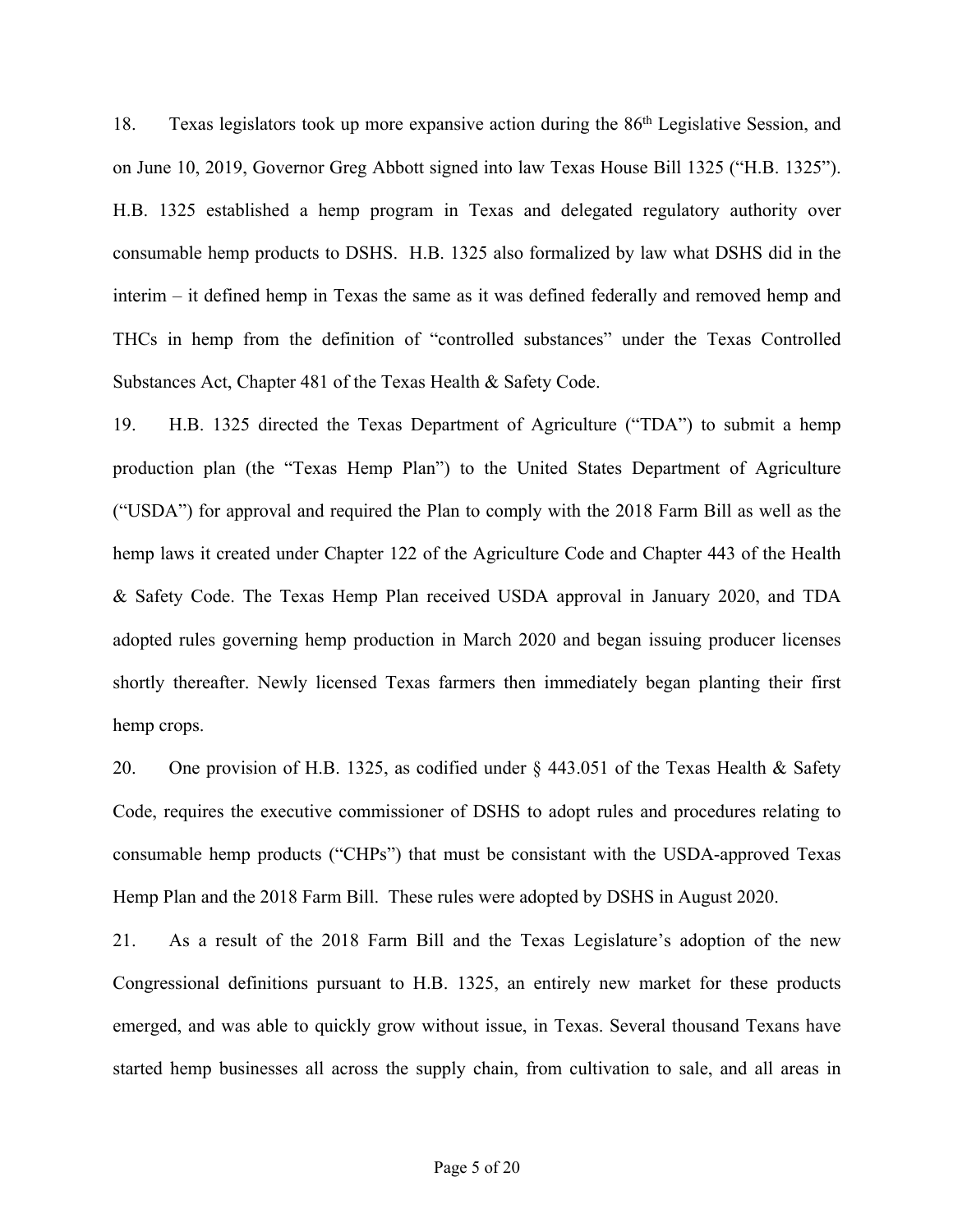between and ancillary, including processing, manufacturing, distribution, lab testing, packaging, transportation, advertising, consulting, and other professional services, to name just a few. CHPs make up a large portion of the industry in Texas, and DSHS has issued licenses for hundreds of CHP processors and manufacturers, and has registered thousands of CHP retailers since they began a little over a year ago.

22. The definition of hemp and the concept that hemp and THCs in hemp have been removed from the Controlled Substances Act and the Schedule of Controlled Substances at both the federal and state level is well settled. All fifty states have since legalized hemp since the passage of the 2018 Farm Bill and the vast majority use the same language in defining hemp as is used under federal law.

23. Hometown Hero is a Texas corporation established in 2015 in Austin, Texas for the purpose of selling and distributing vape products. It expanded into the newly legalized hemp market in 2019.

24. Hometown Hero is operated by CEO Lukas Gilkey, and was established with the idea of helping veterans at the forefront of its mission. Gilkey, himself a Veteran, sees this as his primary motivation in owning and operating Hometown Hero. Hemp products have been shown to alleviate symptoms associated with PTSD, seizures, and chronic pain.

25. After operating legally and consistent with Texas law for several years, Plaintiff and other similarly situated businesses and individuals now find themselves in potential legal jeopardy, and their businesses and livelihood with an uncertain future.

26. On Friday, October 15, 2021, DSHS updated its Consumable Hemp Program webpage to state that H.B. 1325 allows for CHPs that do not exceed 0.3% Delta-9 THC, which is accurate, but then goes on to state that "[a]ll other forms of THC, including Delta-8 in any concentration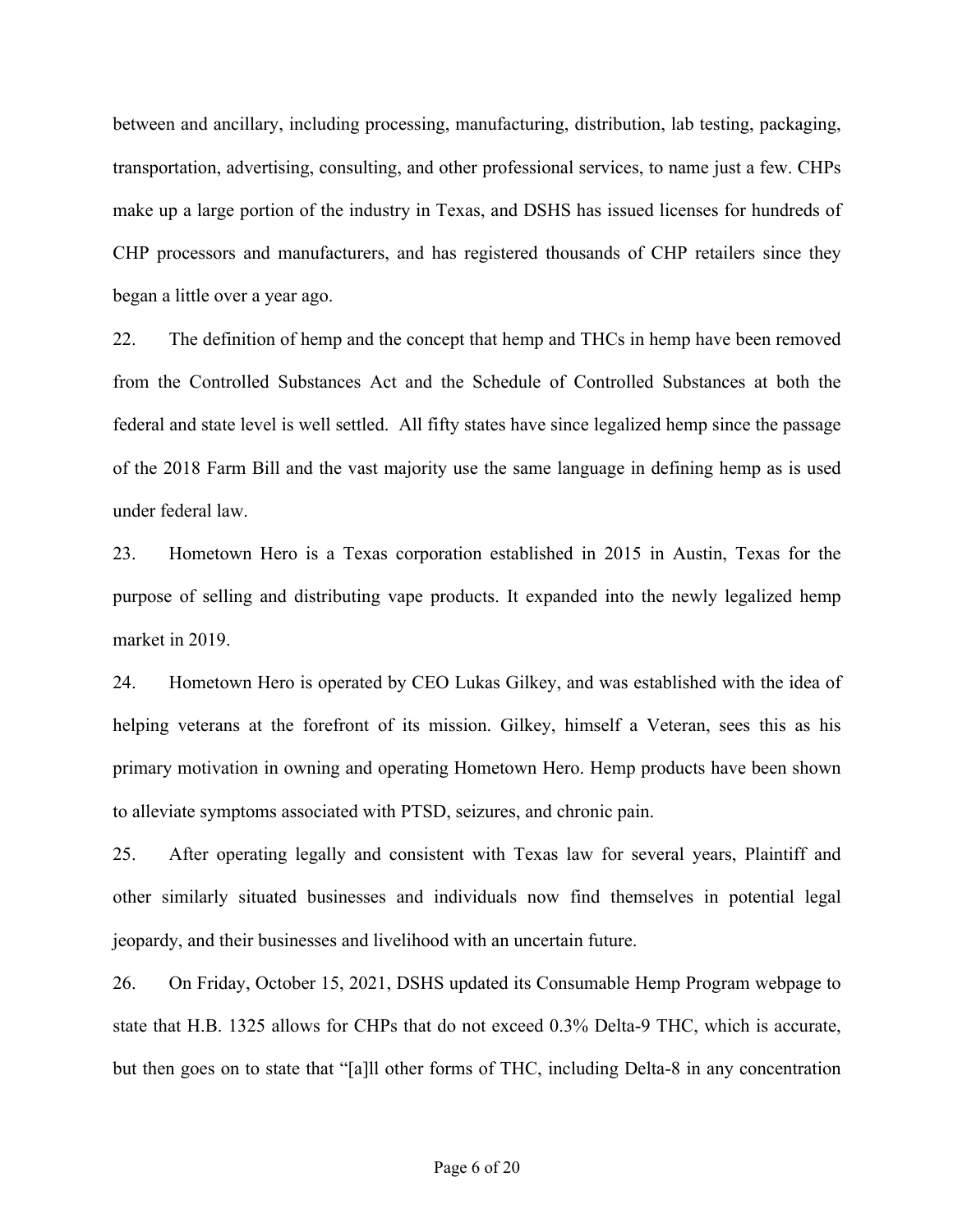and Delta-9 exceeding 0.3%, are considered Schedule I controlled substances." It then points to a Schedule of Controlled Substances on its website that included modifications to the definition of "tetrahydrocannabinols" and "marihuana extract" that effectively flip the federal and state definition of "hemp" on its head, reversing the impact of the carefully drafted and specific language.

27. Until this website update, businesses and consumers operated under the assumption that hemp and THCs in hemp were not controlled substances, with the common understanding based on the law that concentrations of delta-9 THC in excess of 0.3% were illegal. No other forms of THC in hemp were illegal in any concentration, so long as the delta-9 THC levels were compliant. This is clear and unambiguous under the language of both federal and state law, and the hemp industry in Texas has blossomed fruitfully based on this clear language of the law.

28. After extensive investigation into how DSHS could make overnight potential felons out of several thousand businesses and consumers, it was uncovered that DSHS modified the Schedule of Controlled Substances in blatant violation of state law through multiple errors and in a manner that failed to properly notify the public of its significant positional change.

29. Under the Texas Controlled Substances Act, there are only two methods for modifying the Schedule: (1) under Tex. Health & Safety Code  $\S$  481.034(a) & (g), if federal law adds, deletes, or reschedules a substance, the commissioner must either do the same or promptly object; or (2) if additions, deletions, rescheduling *or other modifications* to the Schedule are desired by the commissioner, certain procedures must be followed, including the consideration of multiple factors and certain notice and public hearing requirements.

30. DSHS's actions ignored all procedural and notice requirements as outlined in Section 481.034(b) of the Texas Health & Safety Code, and modified the definitions of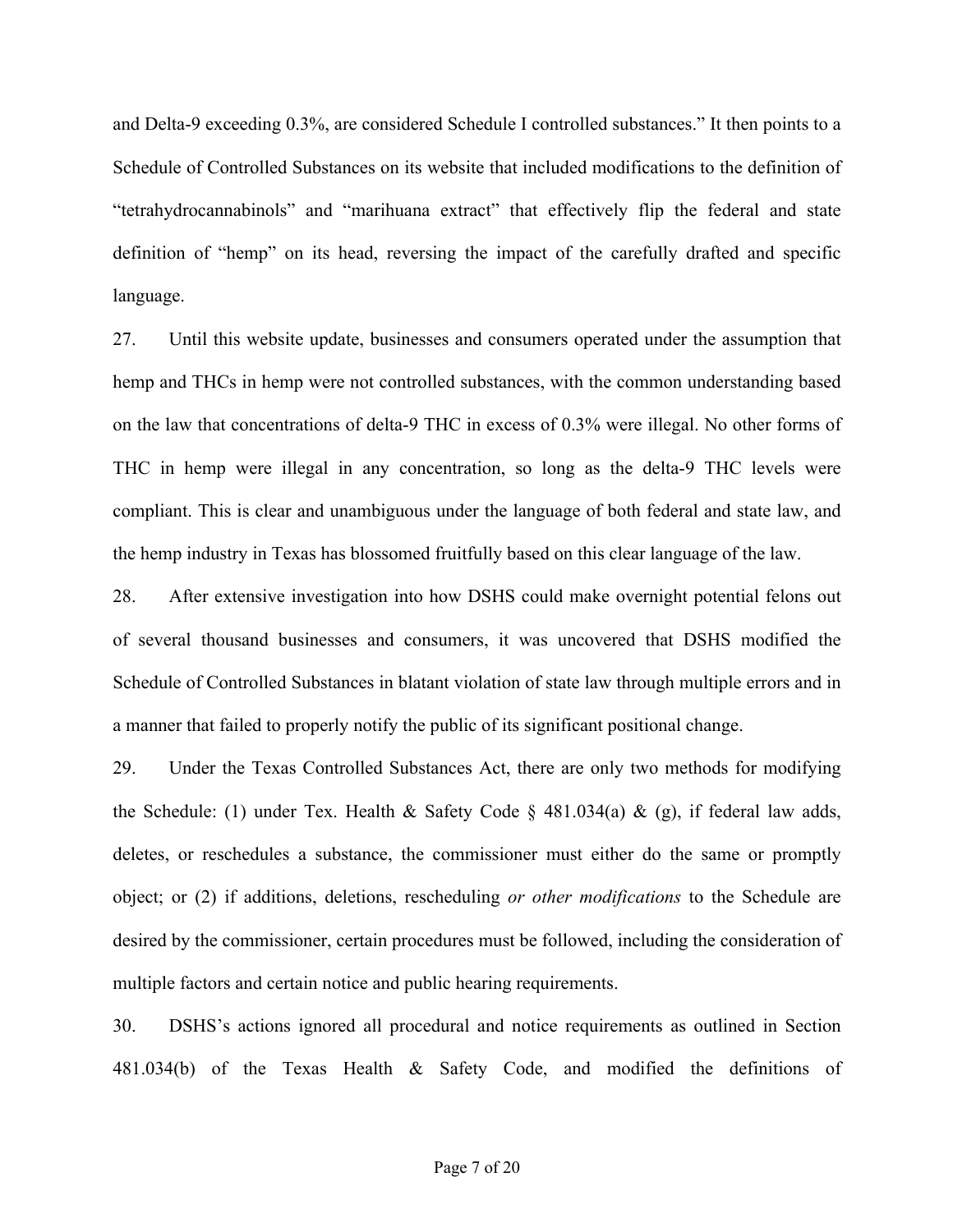"tetrahydrocannabinols" and "marihuana extract" in a manner that reschedules certain consumable hemp products as Schedule I controlled substances, despite state (and federal) law to the contrary.

31. The practical effect of the actions of DSHS, and its failure to comply with the procedural requirements imposed upon it under the Texas Health & Safety Code, is to deprive individuals and businesses of a property interest without due course of law, and to turn lawful business owners and consumers into potential criminals.

32. In addition to failing to abide by the amendment process as outlined in Sections 481.034, 481.035, and 481.036 of the Texas Health & Safety Code, specifically those concerning hearing and time for objection, the "new definitions" for tetrahydrocannabinols and marihuana extract were buried in the Texas Register in a non-searchable image, thereby failing to provide all concerned parties with the requisite notice, yet again.

33. As a result of the impermissible actions of DSHS, Plaintiff seeks a declaration that the modifications to the definitions of "\*(31) Tetrahydrocannabinols" and "\*(58) Marihuana extract" included in the 2021 Schedules of Controlled Substances (the "Schedules"), and any subsequent publications of the same (if any), are invalid pursuant to the Commissioner and DSHS's failure to follow the specific procedures required to make such modifications set forth in Sections 481.034, 481.035, and 481.036 of the Texas Health & Safety Code, including its use of improper grounds to initiate such changes in the first place, its failure to adhere to its own published objection and decision order rejecting modifications, its failure to properly notify the public of the secret modifications it actually made, and its failure to follow the law with respect to the procedure required for modifying the Schedules in the manner in which it did, including failure to hold a proper public hearing. Additionally, Plaintiff asks that the DSHS remove its new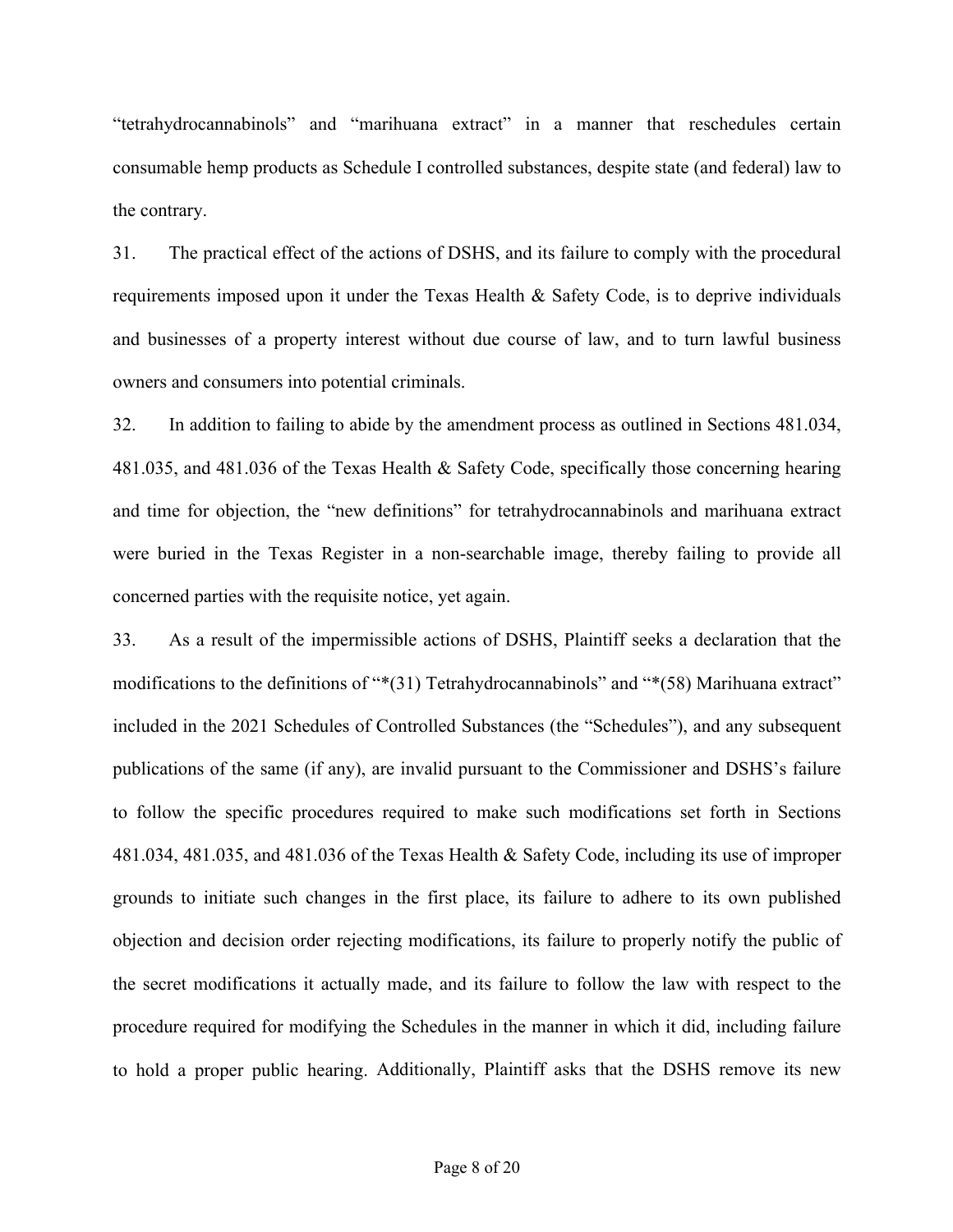definitions for the terms "tetrahydrocannabinols" and "Marihuana extract" from its Schedule of Controlled Substances and that the State of Texas be immediately enjoined from enforcing any law derived or based on the improperly modified terms, tetrahydrocannabinols and marihuana extract, as currently reflected in the DSHS 2021 Schedules of Controlled Substances.

#### **VII. Background**

34. On December 20, 2018, the 2018 Farm Bill was signed into law. The new law defined hemp and also removed hemp and THCs derived from hemp from the list of federally recognized controlled substances.

35. On March 15, 2019, in accordance with Texas Health & Safety Code § 481.034(g), the DSHS removed hemp and THCs in hemp from the list of controlled substances, mirroring the language in the 2018 Farm Bill.

36. On June 10, 2019, H.B. 1325 was passed by the Texas Legislature and signed by Governor Abbott, effective immediately. This law defines hemp using the same definition as contained in the 2018 Farm Bill. As a result, hemp and THCs in hemp were removed from the list of controlled substances via state legislative action.

37. On August 21, 2020, the Drug Enforcement Agency ("DEA") published its Interim Final Rule ("IFR") making conforming changes to the definitions of THC and Marihuana Extract, similarly removing hemp (as defined under the 2018 Farm Bill) from the definitions of those substances. The IFR did not designate, reschedule, or delete any substances. The publication reemphasizes that these changes are merely conforming and already in effect pursuant to the 2018 Farm Bill. Indeed, the Rule's summary reads as follows:

> The purpose of this interim final rule is to codify in the Drug Enforcement Administration (DEA) regulations the statutory amendments to the Controlled Substances Act (CSA) made by the Agriculture Improvement Act of 2018 (AIA), regarding the scope of regulatory controls over marihuana, tetrahydrocannabinols,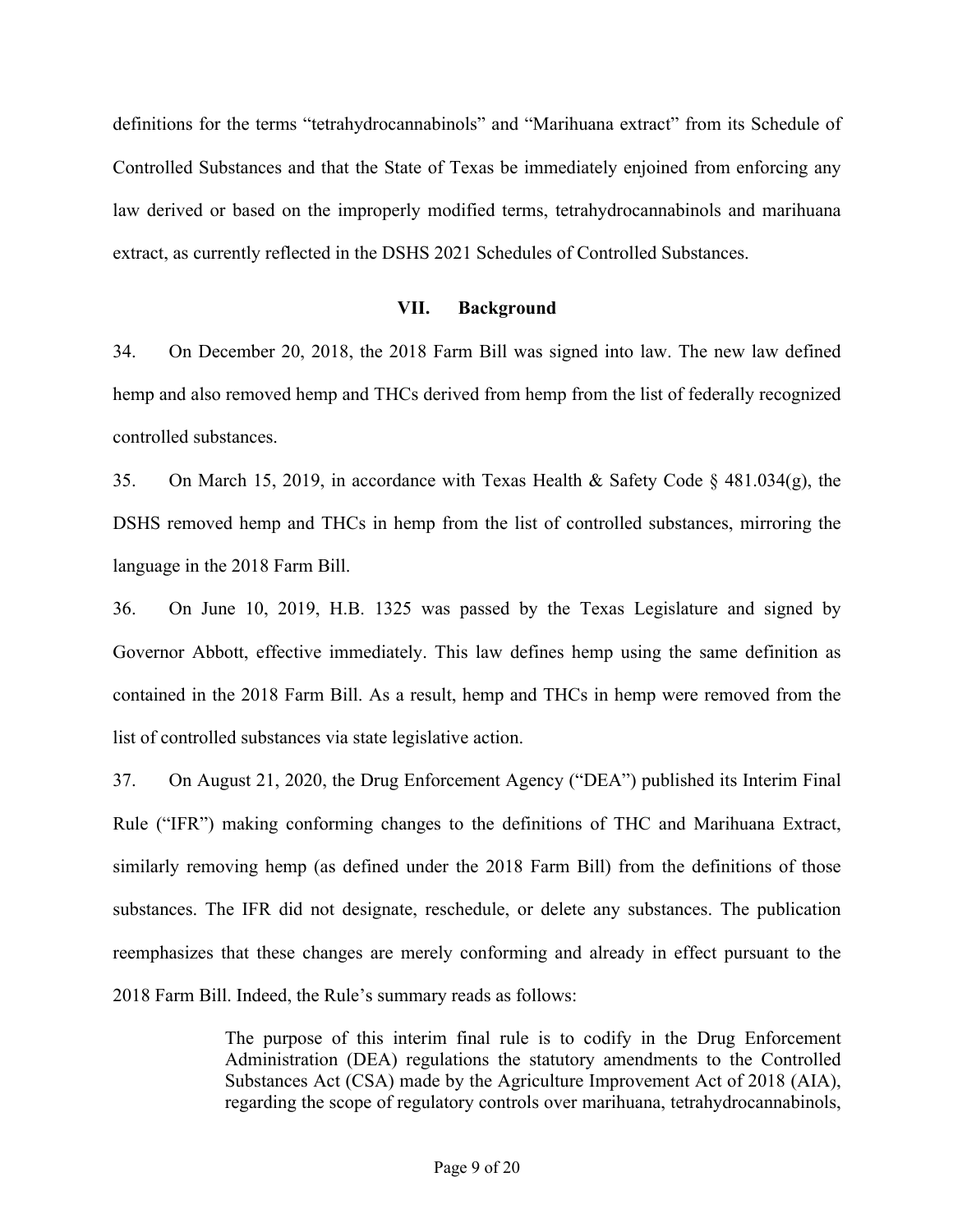and other marihuana-related constituents. *This interim final rule merely conforms DEA's regulations to the statutory amendments to the CSA that have already taken effect, and it does not add additional requirements to the regulations.* (emphasis added).

38. On September 18, 2020, Texas DSHS filed a Notice of Objection in the Texas Register objecting to the DEA's modifications, purportedly pursuant to Tex. Health & Safety Code § 481.034(g), and stated its reasoning and that a public hearing would be scheduled to address this topic. However, under Tex. Health & Safety Code  $\S$  481.034(g), the only time this subsection (g) is triggered is when federal law *designates, reschedules, or deletes* a substance from being controlled. In those instances, the commissioner has 30 days to object to such modification or otherwise must make similar conforming changes to the Texas Schedule. The Notice of Objection improperly objected to the conforming modifications. Further, no stakeholders in the Texas hemp industry, including those licensed by DSHS, were made aware this objection was filed, and none knew about it.

39. On October 6, 2020, DSHS allegedly held that public hearing over Zoom on its abovereferenced objection. This hearing concluded minutes after it began as there were no commenters. The hearing was less than six (6) minutes long and provided no indication of any alternative DSHS-proposed modifications, stating only that DSHS objects to the DEA's modifications. No Texas hemp industry stakeholders were aware of this public hearing prior to, during, or afterwards, until May 18, 2021.

40. On November 17, 2020, Commissioner Hellerstedt signed a "Decision" stating that the two DEA definition modifications were not adopted. At this point, there still had not been any publication of any alternative modifications proposed by DSHS, stating only that DSHS objected to the modification of the definitions, without offering any substantive or scientifically-backed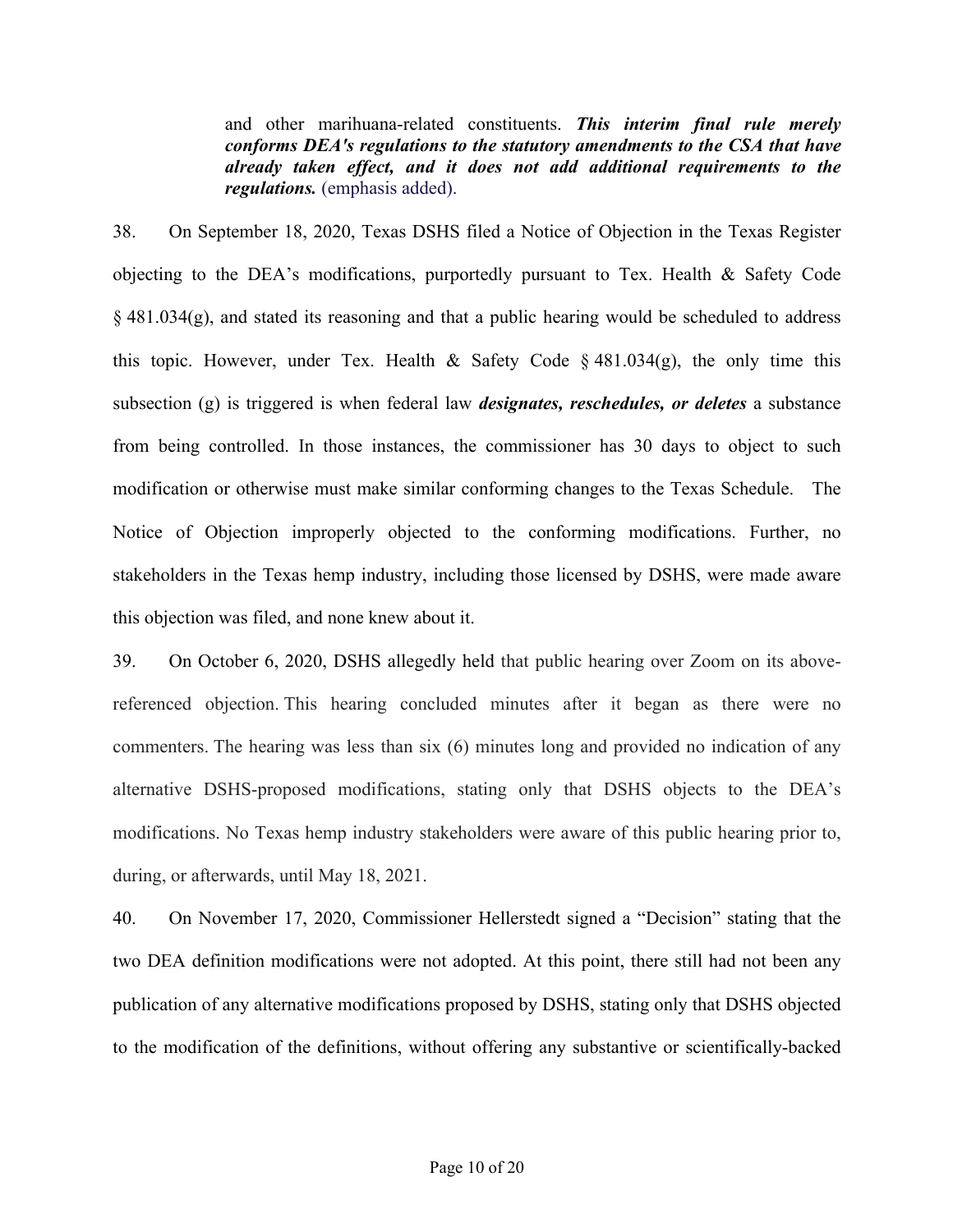reasoning.<sup>1</sup> Still, no Texas hemp industry stakeholders were aware of this "Decision" though this memo was allegedly in existence, and it was not shared with any of the hemp license-holders or hemp retail registrants, both of which go through DSHS to obtain such licenses and registrations.

41. On January 29, 2021, a "Decision Order Regarding the Modification of the Definition of Tetrahydrocannabinols in Schedule I of the Schedules of Controlled Substances" was published in the Texas Register. This order was filed under non-rule miscellaneous action and merely reiterates the November 17, 2020 decision of the Commissioner, stating "the modifications of the two definitions above are not adopted." Again, there were no further details of any alternatively proposed modifications that would apply to any of the definitions subject to these objections.

42. Under § 481.036 of the Tex. Health & Safety Code, within 5 business days of taking any action under Chapter 481, the commissioner is required to publish such changes in the Texas Register, including any changes made since the last publication of the Schedule. On March 19, 2021, almost two months after the above-referenced Decision issued, an image of the Schedule of Controlled Substances was published in the Texas Register for the first time reflecting significant changes to the definitions of "tetrahydrocannabinol" and "marihuana extract." While most of these documents are published in text-searchable format (e.g., a searchable .pdf), this particular document was only publicized as an image and not searchable via keywords, thus disabling the public's ability to search for specific text or language within it. As of the date of this filing, one can still not locate this Schedule when searching either the .pdf version or the html version of the Texas Register online under the terms "tetrahydrocannabinol," "marihuana," "hemp," or any other relevant search terms people would use. It is buried 2/3 of the way through

<sup>&</sup>lt;sup>1</sup> Instead, and without citation to any medical literature addressing the subject, Commissioner Hellerstedt objected "to the extent that the definitions allow for the presence or addition of tetrahydrocannabinols aside from the presence of delta-9-tetrahydrocannabinol[]" as "[m]ultiple tetraydrocannabinol isomers and variants may have pharmacological or psychoactive properties."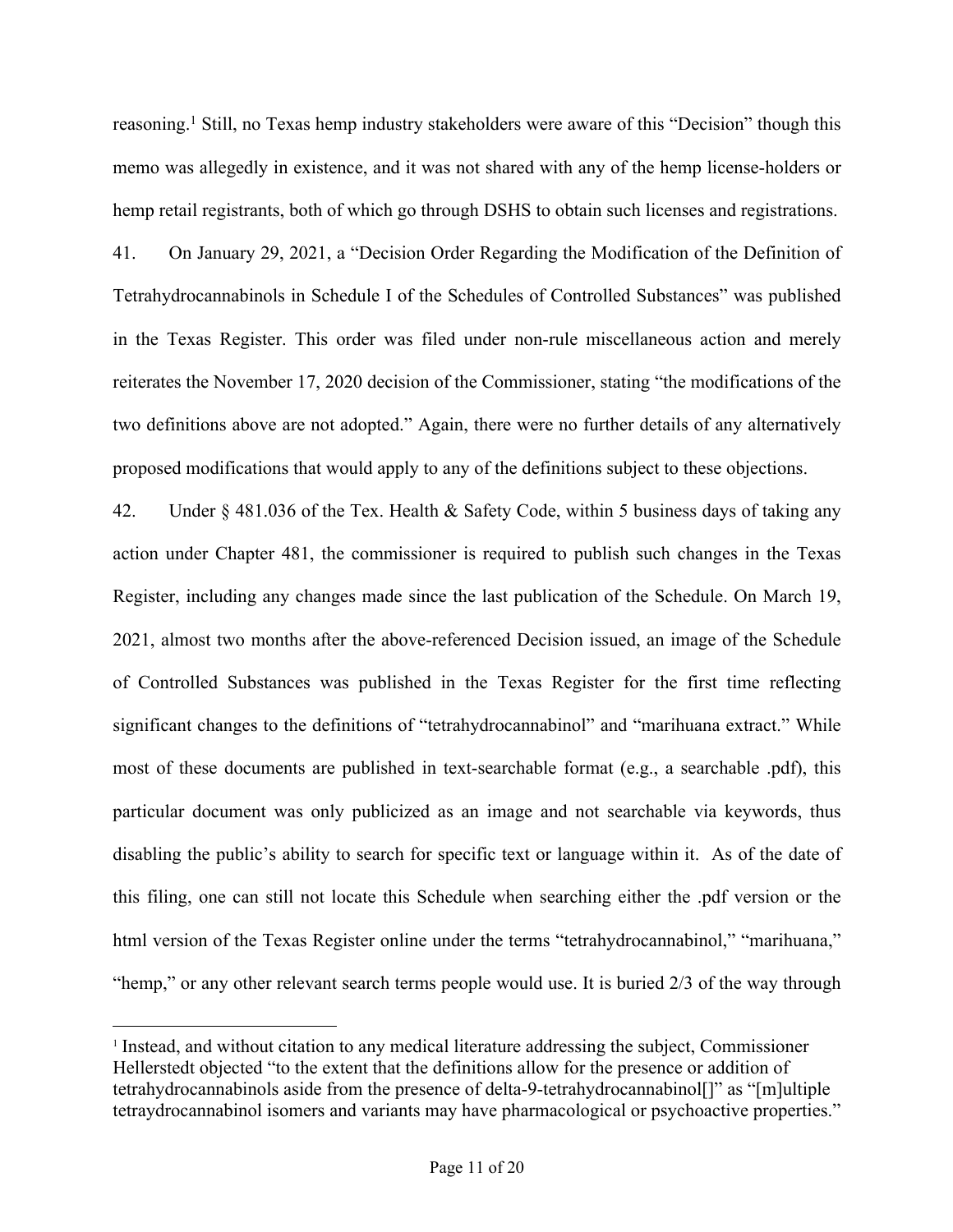the more than 90-page document. Further, the required annual publication of the complete Schedule of Controlled Substances has never before been published as a non-searchable image, ever.

43. Between the publication of the IFR and May 18, 2021, no stakeholders in the Texas hemp industry were aware of the above-referenced actions taking place.

44. On May 18, 2021, during a hearing of the Water, Agriculture & Rural Affairs Committee,  $87<sup>th</sup>$  Legislative Session, on a bill that included language that would have prohibited certain consumable hemp products that contained forms of THC other than delta-9 THC, a representative from DSHS spoke as a resource witness and discussed the above-referenced Commissioner's objection on the record indicating that DSHS considers Delta-8 to be a marihuana extract. This caught industry stakeholders and some members of the public off guard and prompted further investigation, which ultimately uncovered the Decision Memo from DSHS, which again stated only that the DEA's modifications would not be adopted and did not reveal any other proposed modifications being considered.

45. On May 30, 2021, the  $87<sup>th</sup>$  Legislative Session came to an end after multiple failed attempts to ban hemp that contained other forms of THC outside of 0.3% delta-9 THC. To be clear, the 87th Legislative Session did not ultimately vote on or pass any legislation that would have banned these consumable hemp products in Texas. Hemp businesses and consumers were under the impression that because attempted legislation had not passed, these products would remain legal.

46. Pursuant to § 481.034(a) of the Tex. Health & Safety Code, the State's annual schedule merely serves to reflect "the complete list of all controlled substances from the previous schedules and modifications in the federal schedules of controlled substances as required by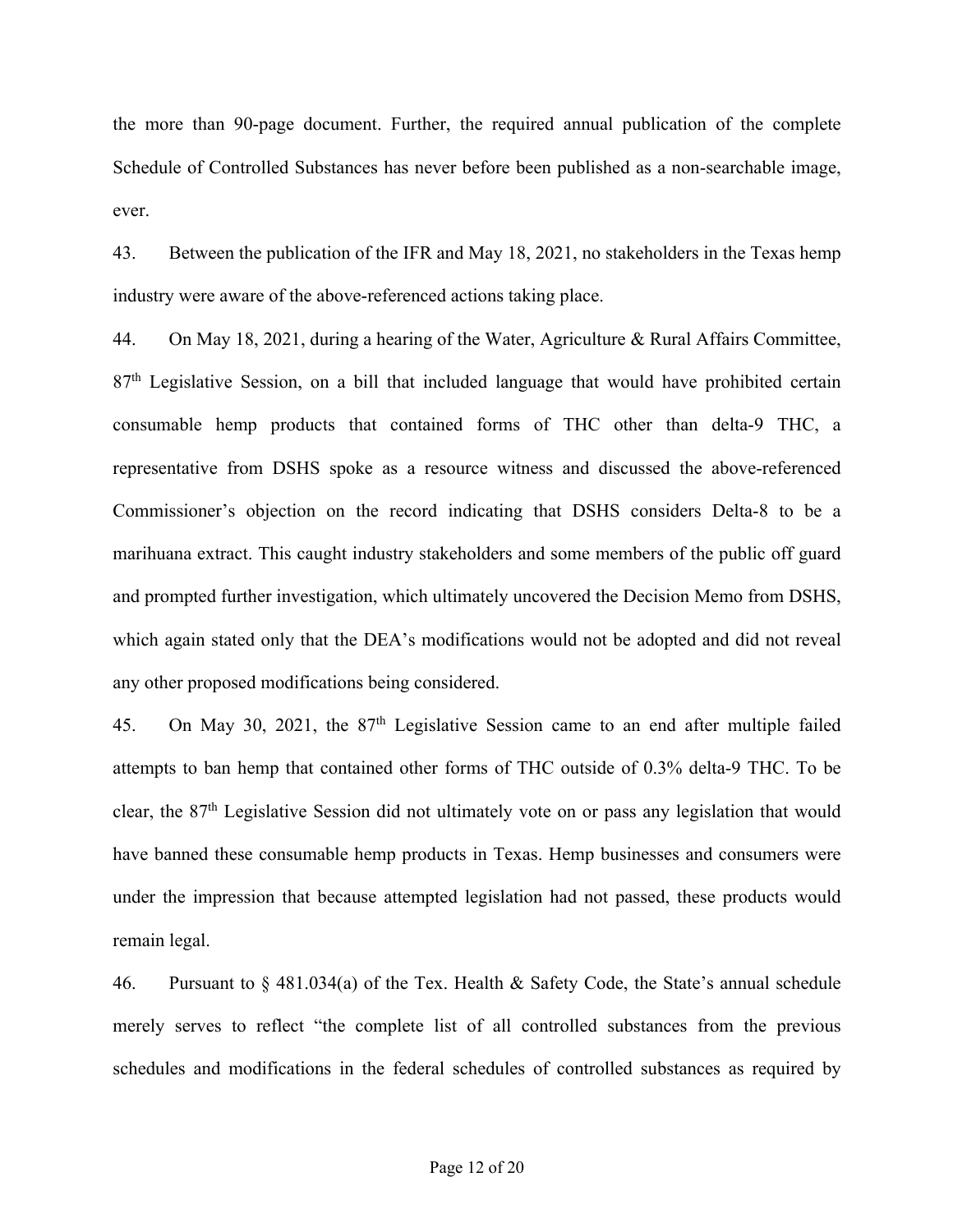Subsection (g)." Importantly, the DEA's IFR made explicit that its "interim final rule merely conforms DEA's regulations to the statutory amendments to the CSA that have already taken effect, and it does not add additional requirements to the regulations[,]" and therefore did not constitute a new designation, rescheduling, or deletion under federal law that would trigger the Commissioner's authority to object under  $\S$  481.034(g) of the Tex. Health & Safety Code. Texas previously adopted changes to its schedule of controlled substances to conform with the 2018 Farm Bill and State legislature's subsequent adoption of the same. As a result, the DEA's IFR could not now be used as the basis to support additional modifications to the Schedule of Controlled Substances as presently published by the DSHS.

47. Instead, if additions, deletions, rescheduling or *other modifications* to the Schedule outside of federal law changes are desired by the commissioner, certain procedures as set forth under § 481.034(a)-(f), and (h), of the Tex. Health & Safety Code must be followed, which never occurred.

48. Over the last two weeks, Zachary Maxwell, the president of an industry association by the name of Texas Hemp Growers, began publicizing that hemp with other forms of THC beyond 0.3% delta-9 THC were illegal in Texas after news outlets reported that a woman was arrested for possession in Bryan, Texas. After prodding DSHS and making multiple social media posts, DSHS subsequently posted information on their website indicating that Delta-8 is illegal in Texas. Although the document purports to be effective 21 days post-publication, there is no indication if or when it was ever actually published. This was only further complicated by the fact that DSHS only published a non-searchable image addressing this subject.<sup>2</sup>

<sup>2</sup> *See* ¶ 42 supra.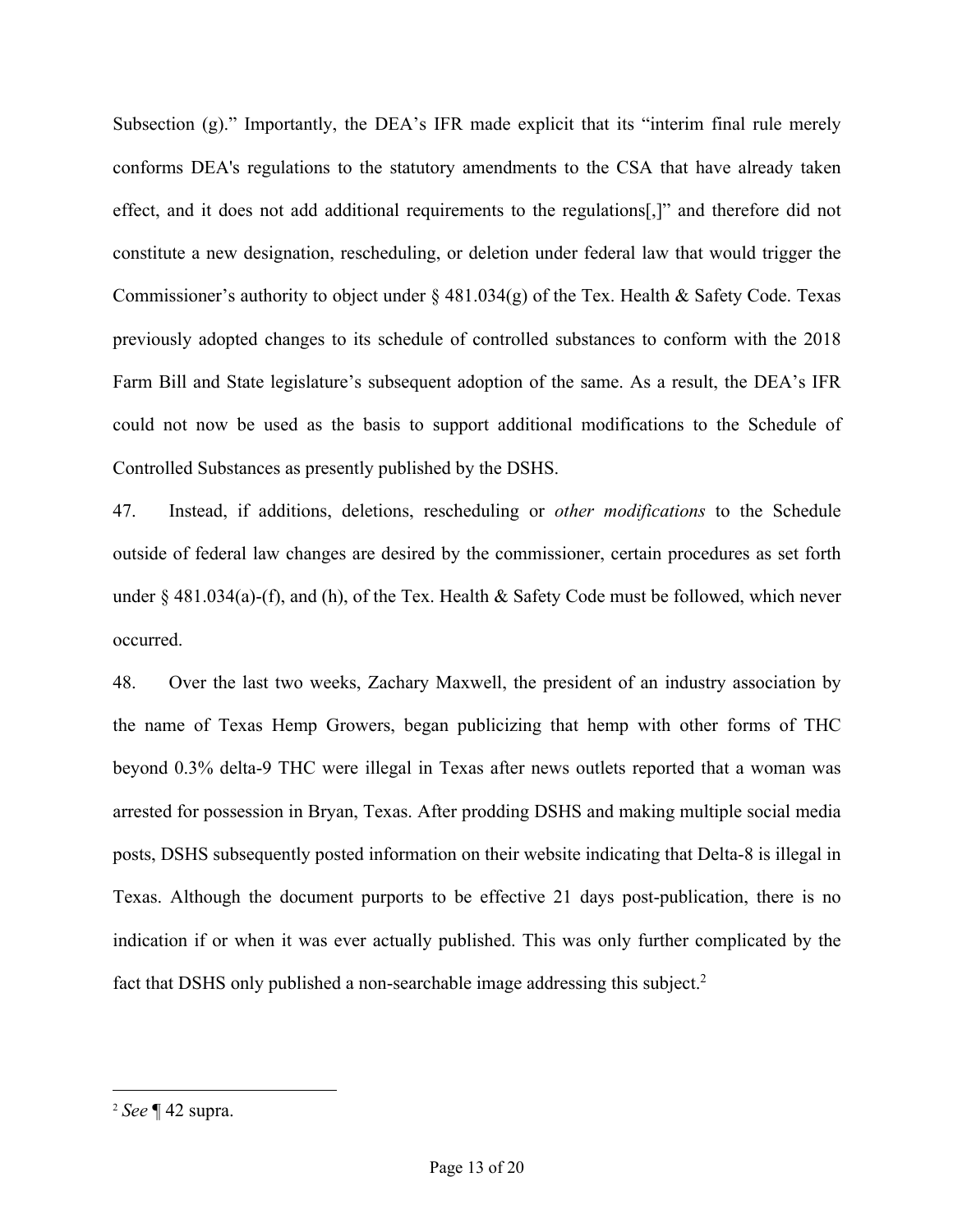49. These recent developments have caught companies that sell hemp-derived products as well as their consumers off guard, immediately turning them into potential felons subject to arrest despite years of engaging in this same business without issue or law enforcement interference, and without having any knowledge of or intention to violate the law.

#### **VIII. Cause of Action**

#### **A. Declaratory Judgment**

50. The material facts alleged above are incorporated by reference.

51. Plaintiff, as a seller of hemp products, including delta-8 products, is threatened and directly impacted by the DSHS's newly modified Schedule of Controlled Substances, which interferes, impairs, threatens to interfere with or threatens to impair, the legal rights and privileges of Plaintiff, in addition to other similarly situated businesses and consumers in Texas.

52. An administrative agency is a creature of the legislature and only has power expressly provided by statute or necessarily implied to carry out the express powers the Legislature has given it. *See Pub. Util. Comm'n of Tex. v. GTE-Sw., Inc.*, 901 S.W.2d 401, 406 (Tex. 1995).

53. The above-described modification to the State's Schedule of Controlled Substances exceeds DSHS's (and the Commissioner's) authority under H.B. 1325 and the Texas Health & Safety Code. The Legislature expressed no intent to ban the retail sale or distribution of delta-8 products. Indeed, multiple bills were presented before the Texas Legislature proposing to do so presumably because of legislators' knowledge that the industry underlying delta-8 products was continuing to grow in Texas, but all attempts failed. "Ordinarily, the truest manifestation of what legislators intended is what lawmakers enacted, the literal text they voted on." *Alex Sheshunoff Mgmt. Servs., L.P. v. Johnson*, 209 S.W.3d 644, 651 (Tex. 2006). *See also Russell v. Wendy's*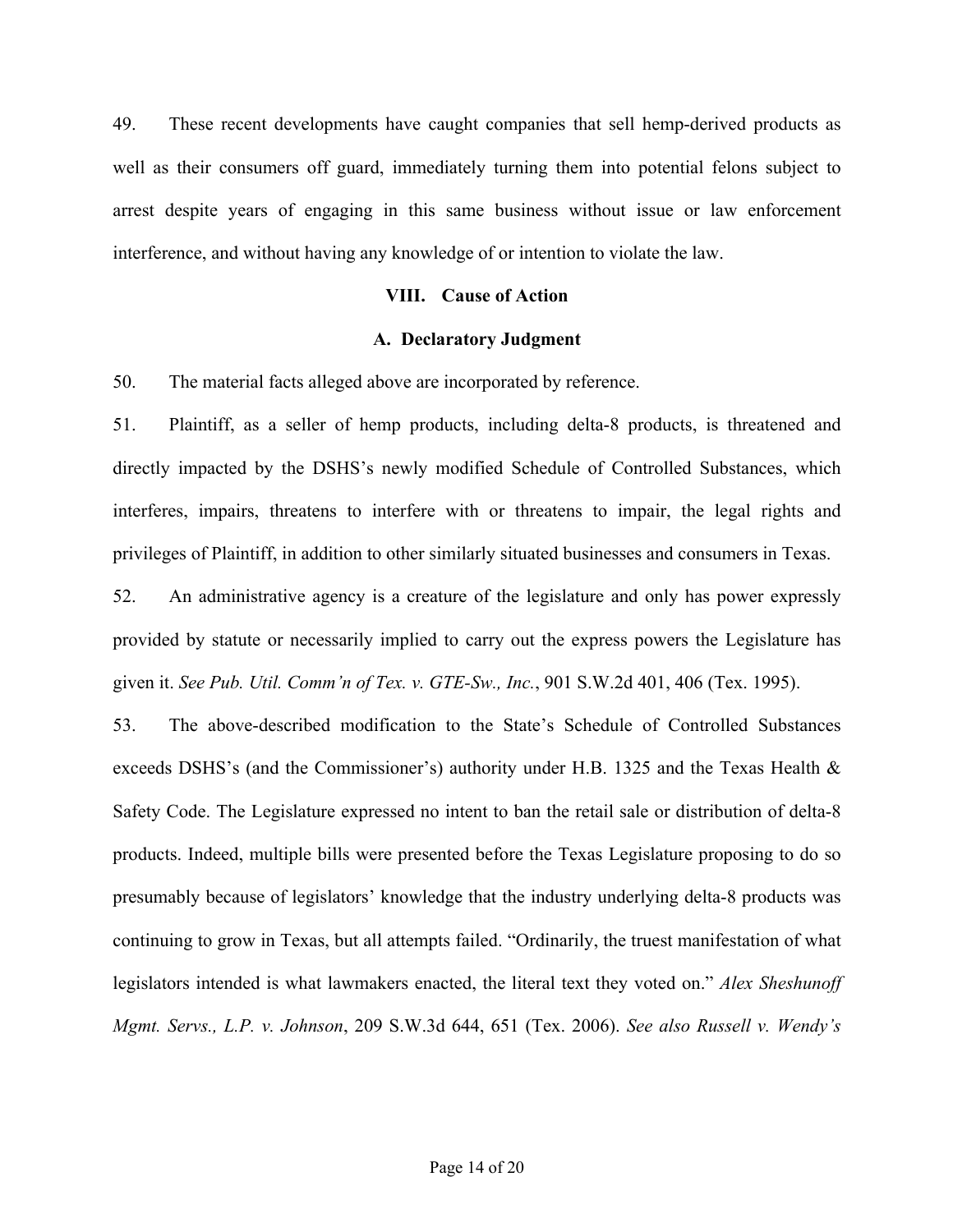*Int'l, Inc.*, 219 S.W.3d 629, 636 (Tex. App. – Dallas 2007, no pet.) ("We read every word as if it were deliberately chosen and presume that omitted words were excluded purposefully.").

54. Moreover, the Commissioner and DSHS's reference to § 481.034(g) of the Tex. Health  $\&$ Safety Code is misplaced because the DEA's IFR did not constitute a designation, rescheduling or deletion of any substance on the federal Schedule of Controlled Substances. Texas's incorrect reliance on the DEA IFR and  $\S$  481.034(g) of the Tex. Health & Safety Code cannot justify its modification to the DSHS Schedule of Controlled Substances as recently published.

55. There exists a genuine controversy between the parties herein that would be terminated by the granting of declaratory judgment. Plaintiff therefore requests that declaratory judgment be entered as follows:

- a. Because the DEA's August 20, 2020 IFR "merely conforms DEA's regulations to the statutory amendments to the CSA that have already taken effect, and it does not add additional requirements to the regulations[,]" the Texas rule providing the Commissioner an opportunity to object under  $\S$  481.034(g) of the Tex. Health  $\&$ Safety Code does not apply to the DSHS's actions modifying the terms tetrahydrocannabinols and marihuana extract within the Schedule of Controlled Substances as reflected in its March 19, 2021 annual publication of the same.
- b. Because  $\S$  481.034(g) of the Tex. Health & Safety Code did not apply as outlined above, Commissioner Hellerstedt was statutorily required to "hold[] a public hearing on the matter in Austin and obtain[] approval from the executive commissioner" in accordance with  $\S$  481.034(b) of the Tex. Health & Safety Code before the DSHS implemented significant modifications to the terms tetrahydrocannabinols and marihuana extract in the DSHS annual Schedule of Controlled Substances.
- c. Prior to modifying the DSHS Schedule of Controlled Substances as outlined above, Commissioner Hellerstedt was statutorily obligated to comply with the rules underlying  $\S$  481.034(d)<sup>3</sup> of the Tex. Health & Safety Code.

<sup>&</sup>lt;sup>3</sup> "In making a determination regarding a substance, the commissioner shall consider: (1) the actual or relative potential for its abuse; (2) the scientific evidence of its pharmacological effect, if known; (3) the state of current scientific knowledge regarding the substance; (4) the history and current pattern of its abuse; (5) the scope, duration, and significance of its abuse; (6) the risk to the public health; (7) the potential of the substance to produce psychological or physiological dependence liability; and (8) whether the substance is a controlled substance analogue, chemical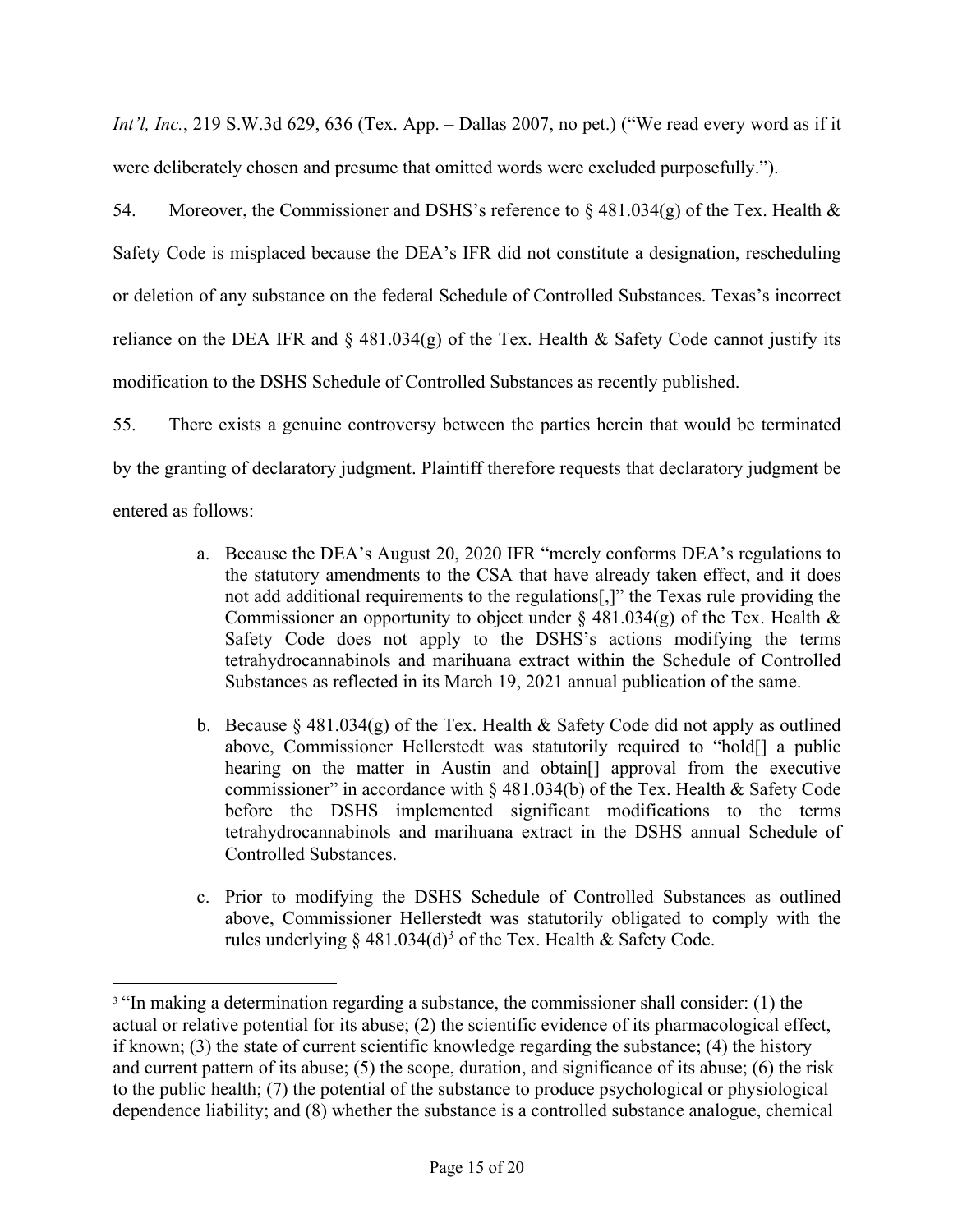- d. Commissioner Hellerstedt's "Decision Order Regarding the Modification of the Definition of Tetrahydrocannabinols in Schedule I of the Schedules of Controlled Substances" failed to comply with the requirements underlying §§ 481.034(d) and (e) of the Tex. Health & Safety Code and is thus insufficient to enact the recent modifications to the terms tetrahydrocannabinols and marihuana extract as recently published by the DSHS in its annual Schedule of Controlled Substances. 4
- e. Prior to rendering the modifications related to tetrahydrocannabinols and marihuana extract of the DSHS Schedule of Controlled Substances, Commissioner Hellerstedt failed to provide "written notice of that action to the director and to each state licensing agency having jurisdiction over practitioners<sup>[]"</sup> in conformity with  $\S$  481.034(h) of the Tex. Health & Safety Code.
- f. Prior to modifying the DSHS Schedule of Controlled Substances, the DSHS and/or Commissioner Hellerstedt failed to issue determinations in accordance with  $\S$  481.034(a)(1)-(2) of the Tex. Health & Safety Code.<sup>5</sup>
- g. Commissioner Hellerstedt's failure to comply with § 481.034(b) prior to modifying the terms tetrahydrocannabinol and marihuana extract in the DSHS Schedule of Controlled Substances was *ultra vires*.
- h. The Commissioner and DSHS's failure to abide by the express written provisions contained within Chapter 481 of the Texas Health & Safety Code as outlined above render the DSHS's recent modification of the terms, tetrahydrocannabinols and marihuana extract, in its annual Schedule of Controlled Substances null, void, and unenforceable as a matter of law.

# **IX. Application for Temporary Restraining Order**

56. In light of the above-described facts, Plaintiff seeks injunctive relief from criminal and administrative enforcement derived from the DSHS Modified Schedule of Controlled

precursor, or an immediate precursor of a substance controlled under this chapter." Tex. Health & Safety Code § 481.034(d). 4 The March 19, 2021 Schedule of Controlled Substances published by DSHS purports to serve

as the State's annual publication pursuant to  $\S$  481.034(a) of the Tex. Health & Safety Code. <sup>5</sup> "The commissioner shall place a substance in Schedule I *if* the commissioner finds that the substance: (1) has a high potential for abuse; and (2) has no accepted medical use in treatment in the United States or lacks accepted safety for use in treatment under medical supervision." Tex. Health & Safety Code  $\S$ § 481.0345(a)(1)-(2) (emphasis added).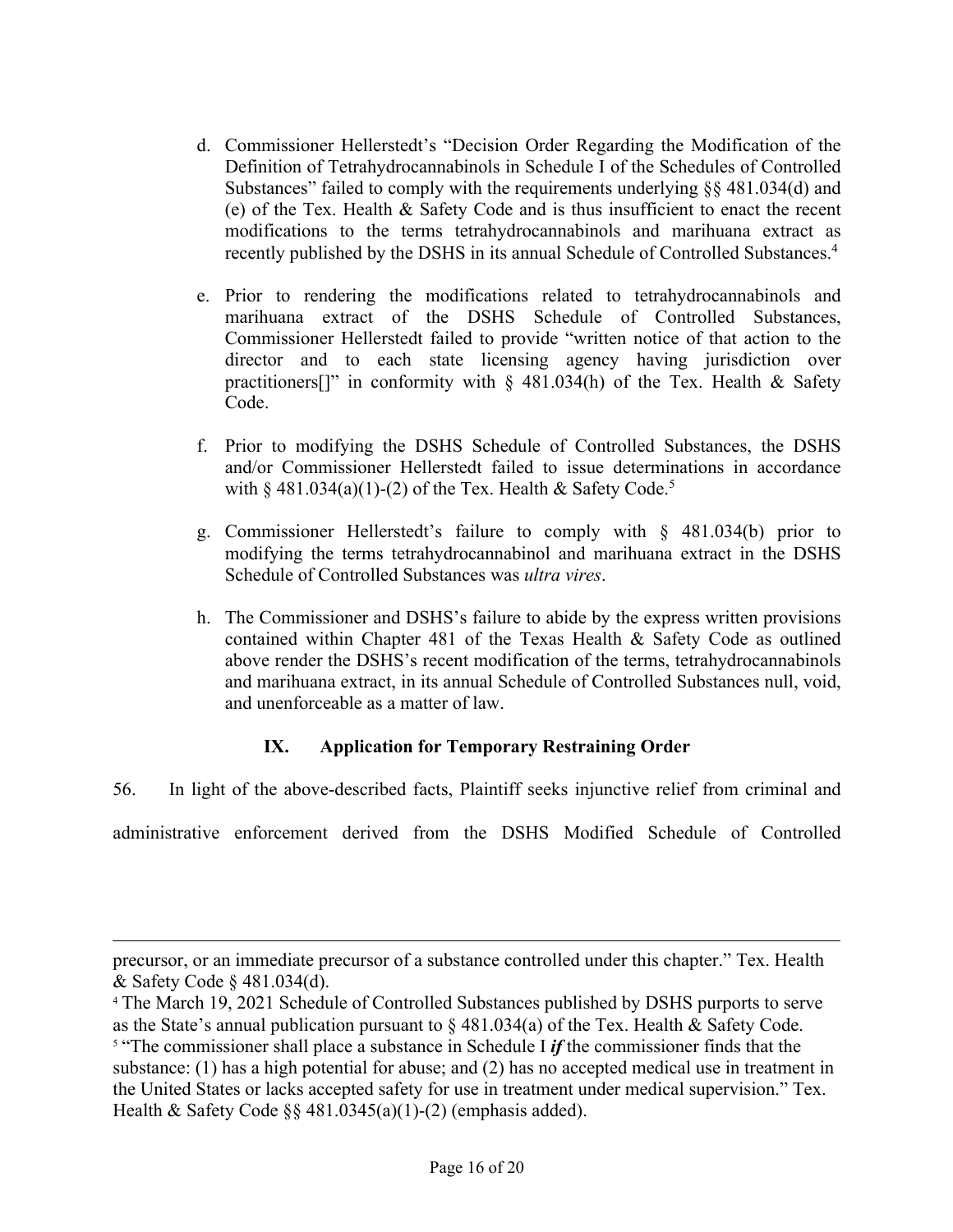Substances, specifically as it pertains to its revisions to (31) tetrahydrocannabinols and (58) marihuana extract.

57. Plaintiff's application for a specific temporary restraining order is statutorily authorized pursuant to § 65.011 of the Texas Civil Practice and Remedies Code.

58. Plaintiff is likely to recover from Defendants after a trial on the merits because Defendants failed to provide proper notice to affected businesses, like Plaintiff, as well as the State agencies involved in violation of  $\S$  481.034(b) of the Texas Health & Safety Code.

59. If this Court does not grant this request to restrain the Defendants, the Plaintiff will suffer imminent and irreparable harm in that law enforcement may continue to arrest and charge persons with felonies in accordance with the improper modifications to the terms "tetrahydrocannabinols" and "marihuana extract" in the DSHS Schedule of Controlled Substances. Furthermore, such enforcement will effectively ban Plaintiff from conducting further business related to its sale of certain legal hemp products.

60. Furthermore, Plaintiff cannot adequately be compensated in damages because there is no monetary relief that can be obtained from Defendants to compensate Plaintiff for the disruption to its business, costs incurred, and being subject to potential criminal liability. *See Combs v. Entm't Publications, Inc.*, 292 S.W.3d 712, 724 (Tex. App. – Austin 2009, no pet.).

61. Plaintiff has no adequate remedy at law because Defendants' failure to comply with the express terms underlying §§ 481.034, 481.035, and 481.036 of the Texas Health & Safety Code, in addition to the State's failure to issue findings in accordance with  $\S$  481.034(d) of the Texas Health & Safety Code, effectively deprived Plaintiff from receiving proper notice and an opportunity to be heard on the subject and further failed to adequately consider whether certain hemp-derived products truly warrant placement on the Schedule I list of controlled substances.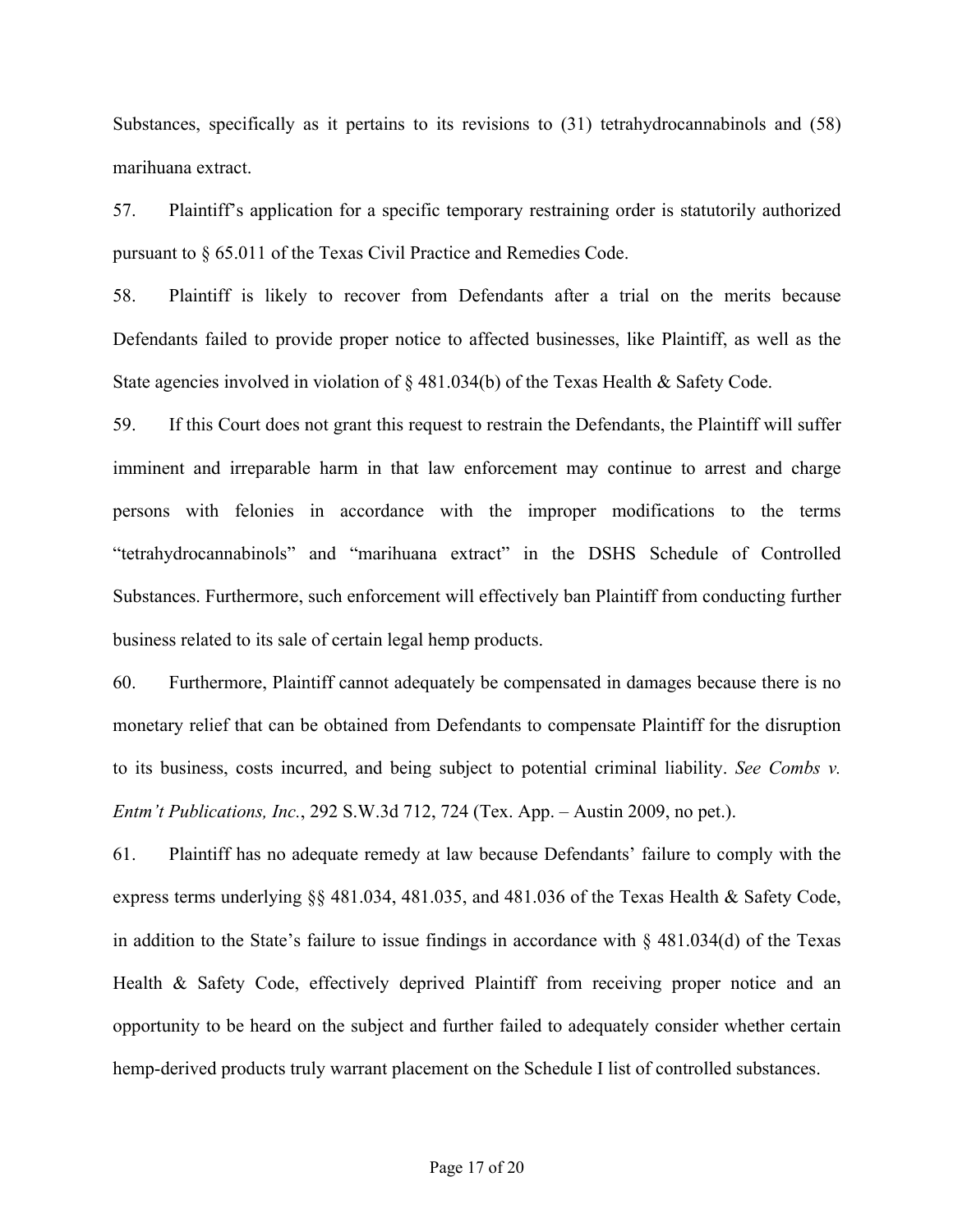62. Defendants are state entities or state officers with no pecuniary interest in this suit and no monetary damages that would result from a temporary injunction.

63. There is insufficient time to serve notice on Defendants and to hold a hearing on this petition and application because arrests have already been made and continue to be made pursuant to the DSHS's improper modification of the terms "tetrahydrocannabinol" and "marihuana extract" in its Schedule of Controlled Substances, effectively designating delta-8 products under the list of Schedule I controlled substances.

64. The threat of immediate and irreparable injury to Plaintiff substantially outweighs the harm, if any, that the DSHS or Texas would suffer from having to forestall criminal enforcement derived from its modification of the Schedule of Controlled Substances, pending disposition of this action.

65. Plaintiff has no adequate remedy at law. Complying with the DSHS's new interpretation of federal and state rules will not only cause a significant loss of revenue and incur unrecoverable costs, but defying the rule subjects Plaintiff – and all other Texas manufacturers, processors, distributors, retailers, and consumers of certain hemp or hemp-derived products – to fines, felony charges, and possible shut down by the DSHS or state or local law enforcement. Defying such rules further risks Plaintiff being denied the manufacturing, distribution, or retail licenses and/or registrations from DSHS that are required in Texas.

66. Therefore, Plaintiff requests the Court enjoin enforcement of any criminal, civil, or administrative laws or regulations based or reliant upon the DSHS modified schedule of controlled substances, specifically its modification of the terms, tetrahydrocannabinols and marihuana extract, until a hearing on a motion for temporary injunction can be held.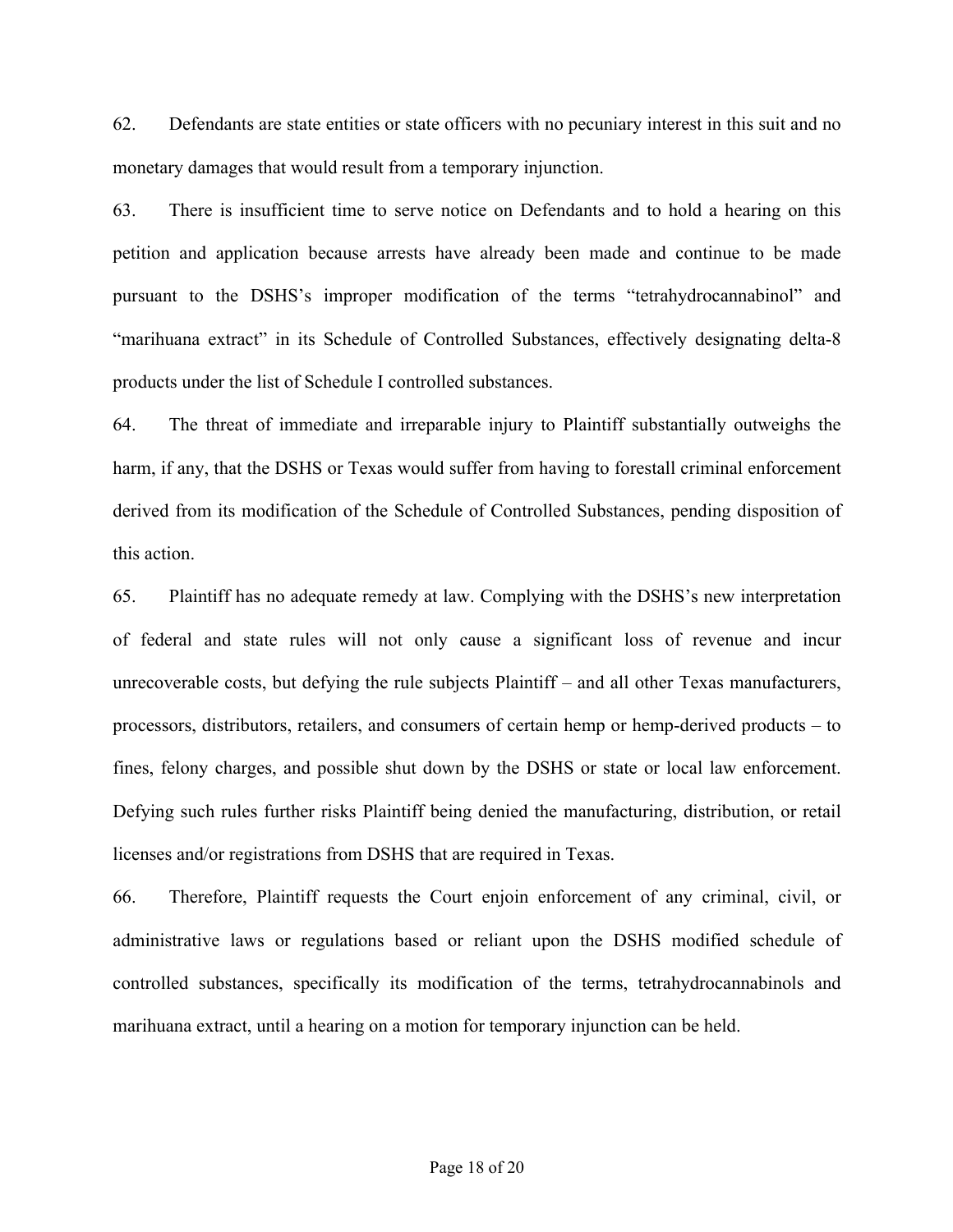### **X. Bond**

67. Given the facts of this case, Plaintiff asks the Court to order that no bond is necessary. However, if the Court orders a bond is necessary, Plaintiff is willing to post a reasonable bond for the temporary restraining order and requests the Court to set the reasonable bond.

# **XI. Request for Temporary Injunction**

68. Plaintiff further asks the Court to set this application for temporary injunction for hearing and to issue a temporary injunction against Defendant after hearing.

# **XII. Request for Permanent Injunction**

69. Plaintiff further asks the Court to grant a permanent injunction against Defendants after a trial on the merits.

# **XIV. Conditions Precedent/Administrative Remedies Exhausted**

70. Plaintiff confirms that all conditions precedent to Plaintiff's claim for relief have been performed or have occurred.

# **XV. Attorney's Fees**

71. Pursuant to § 37.009 of the Texas Civil Practice and Remedies Code and Section 245.006 of the Texas Local Government Code, request is made for all costs and reasonable and necessary attorney's fees incurred by Plaintiff herein, as the Court deems equitable and just.

# **XVI. Prayer**

# WHEREFORE, PREMISES CONSIDERED, Plaintiff respectfully prays that:

- a. The Court cite Defendants to appear and answer herein;
- b. The Court grant declaratory judgment, and Plaintiff be awarded costs and reasonable and necessary attorney's fees, as outlined above;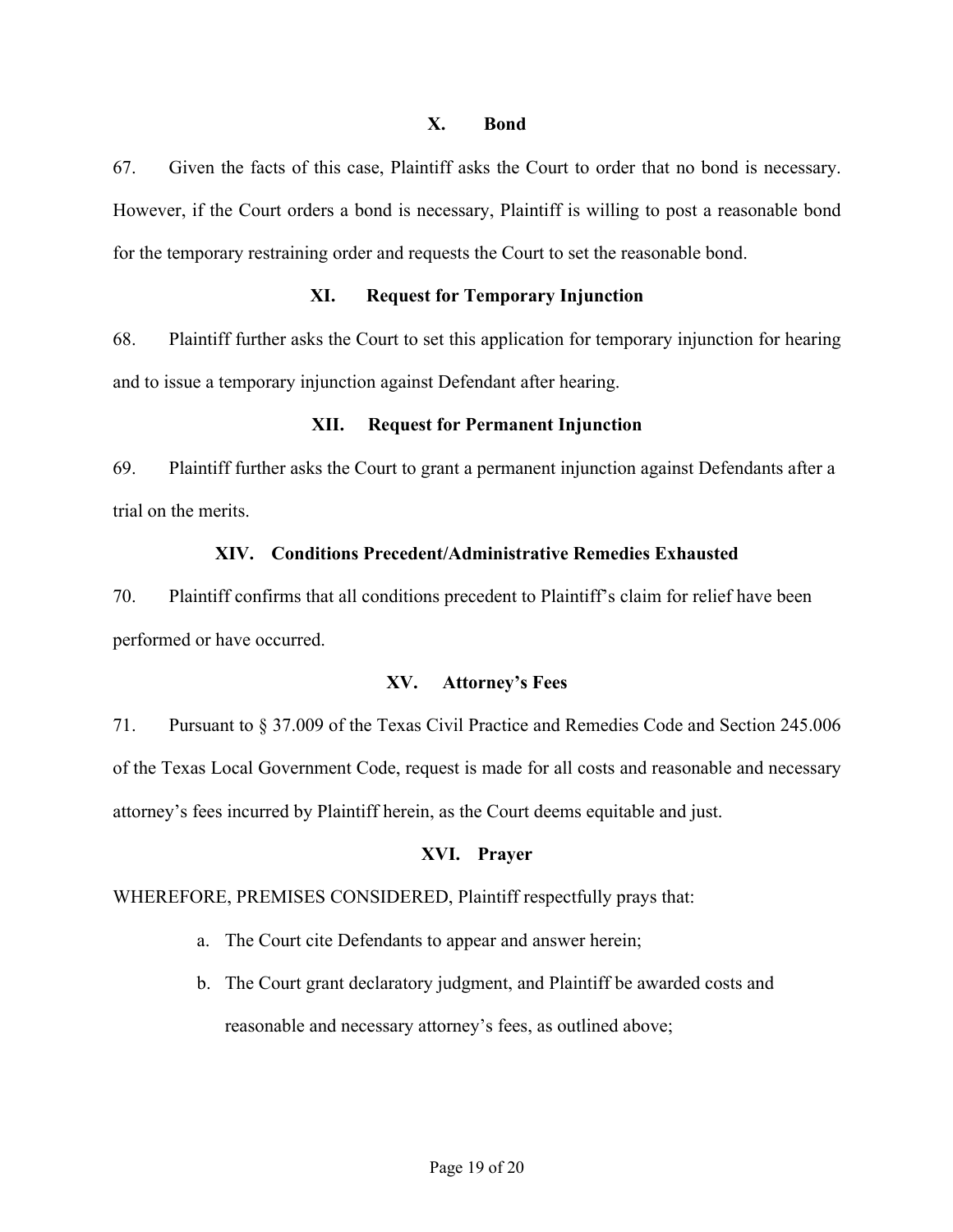- c. A temporary restraining order issue enjoining enforcement of any criminal law based or derived from the DSHS's modification of the terms tetrahydrocannabinols and marihuana extract in its March 19, 2021 Schedule of Controlled Substances;
- d. After notice and hearing, a temporary injunction issue enjoining Defendants in the manner outlined above;
- e. After a trial on the merits, a permanent injunction issue enjoining Defendants from further enforcement in connection with the DSHS modifications of the terms tetrahydrocannabinols and marihuana extract to its Schedule of Controlled Substances;
- f. The Court order no bond is required, or in the alternative set a reasonable bond for the temporary injunction;
- g. The Court award Plaintiff's costs and reasonable and necessary attorney's fees; and
- h. For such other and further relief, in law or in equity, to which Plaintiff may be justly entitled.

Respectfully submitted, DAVID K. SERGI AND ASSOCIATES, P.C. */s/ David Sergi* **David Sergi** – Attorney in Charge Texas Bar No. 18036000 Email: david@sergilaw.com **Katherine Frank** Texas Bar No. 24105630 Email: katie@sergilaw.com 329 S. Guadalupe St. San Marcos, TX 78666 Tel. (512) 392-5010 Fax. (512) 392-5042 COUNSEL FOR PLAINTIFF